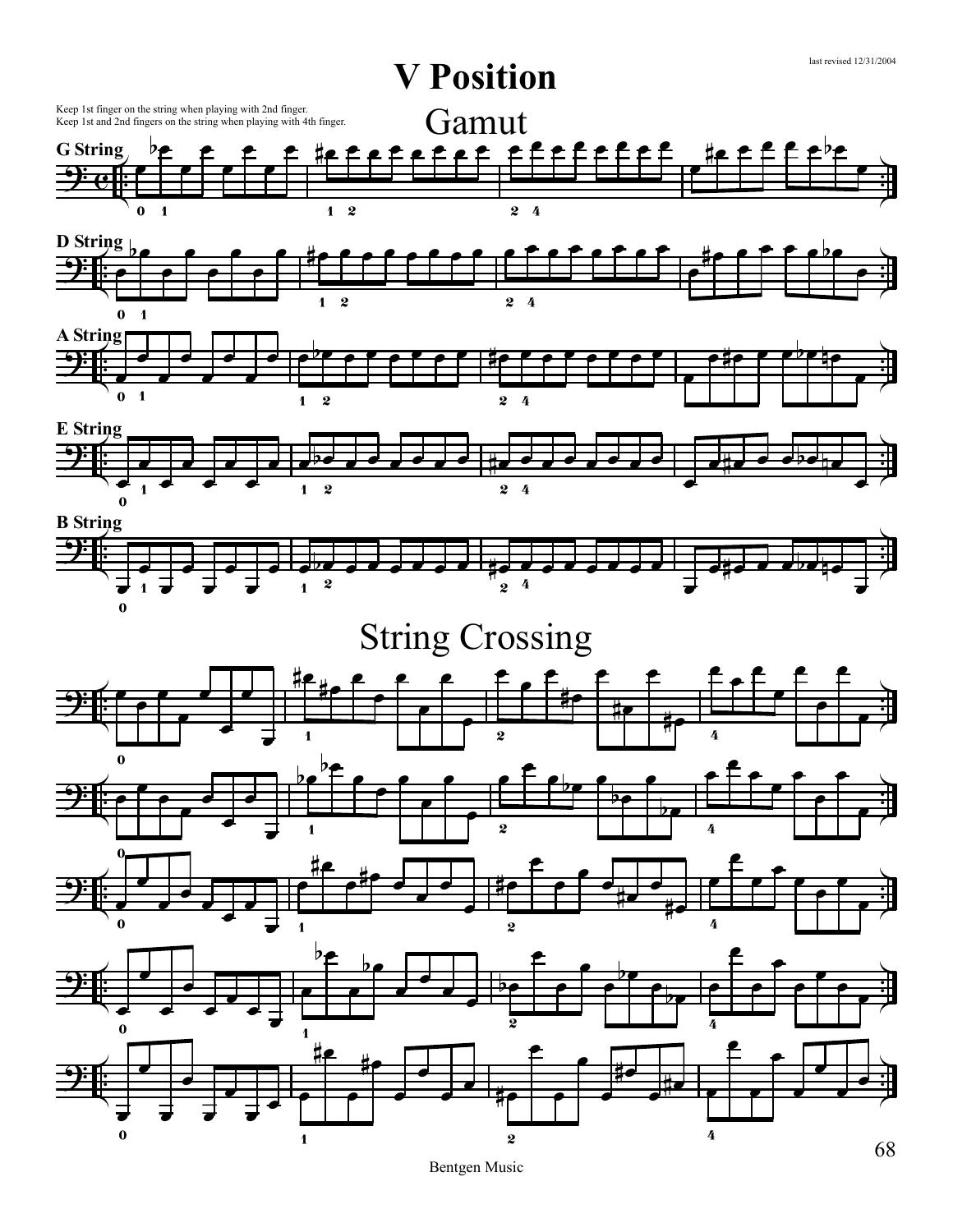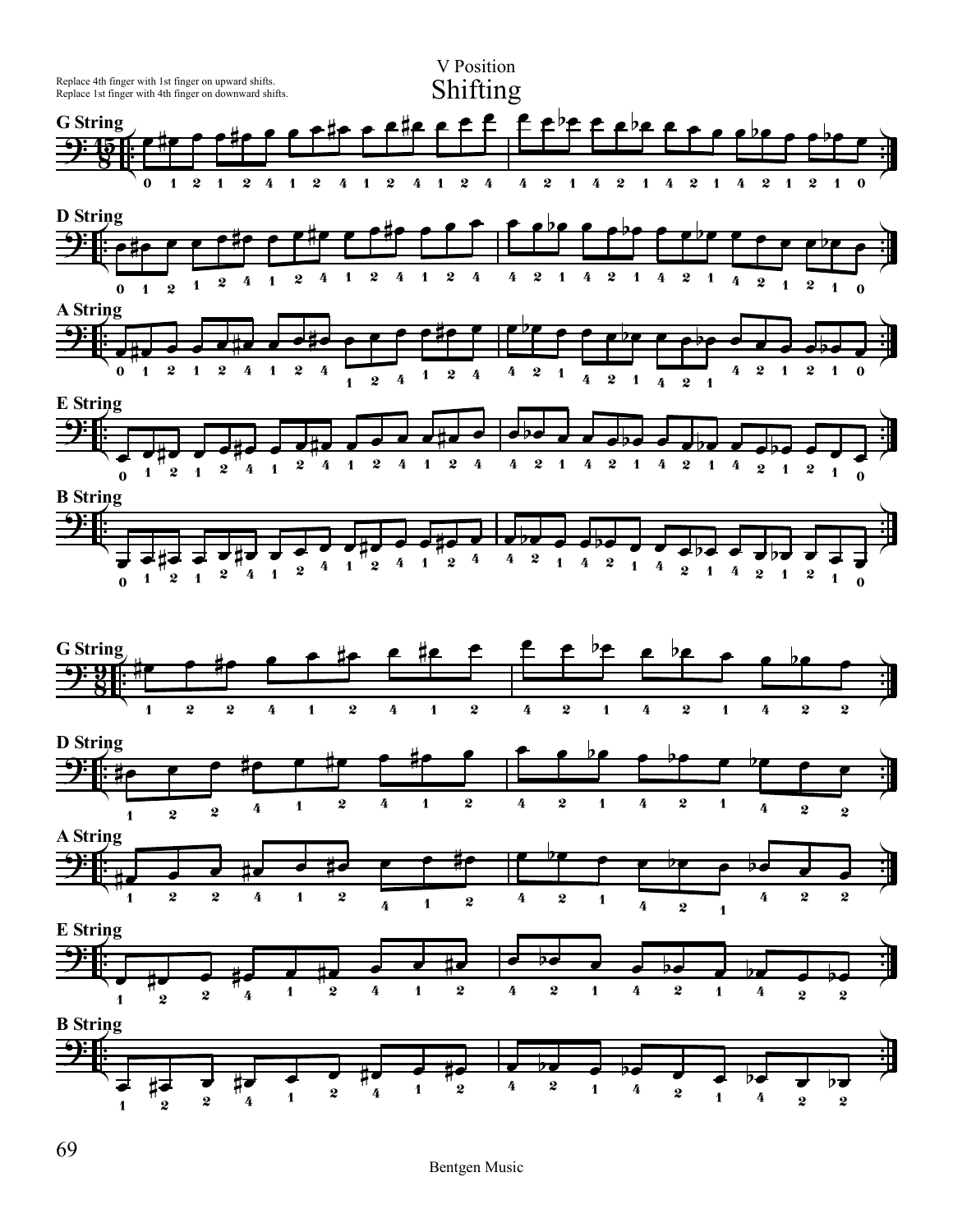## V Position Diatonic Shift



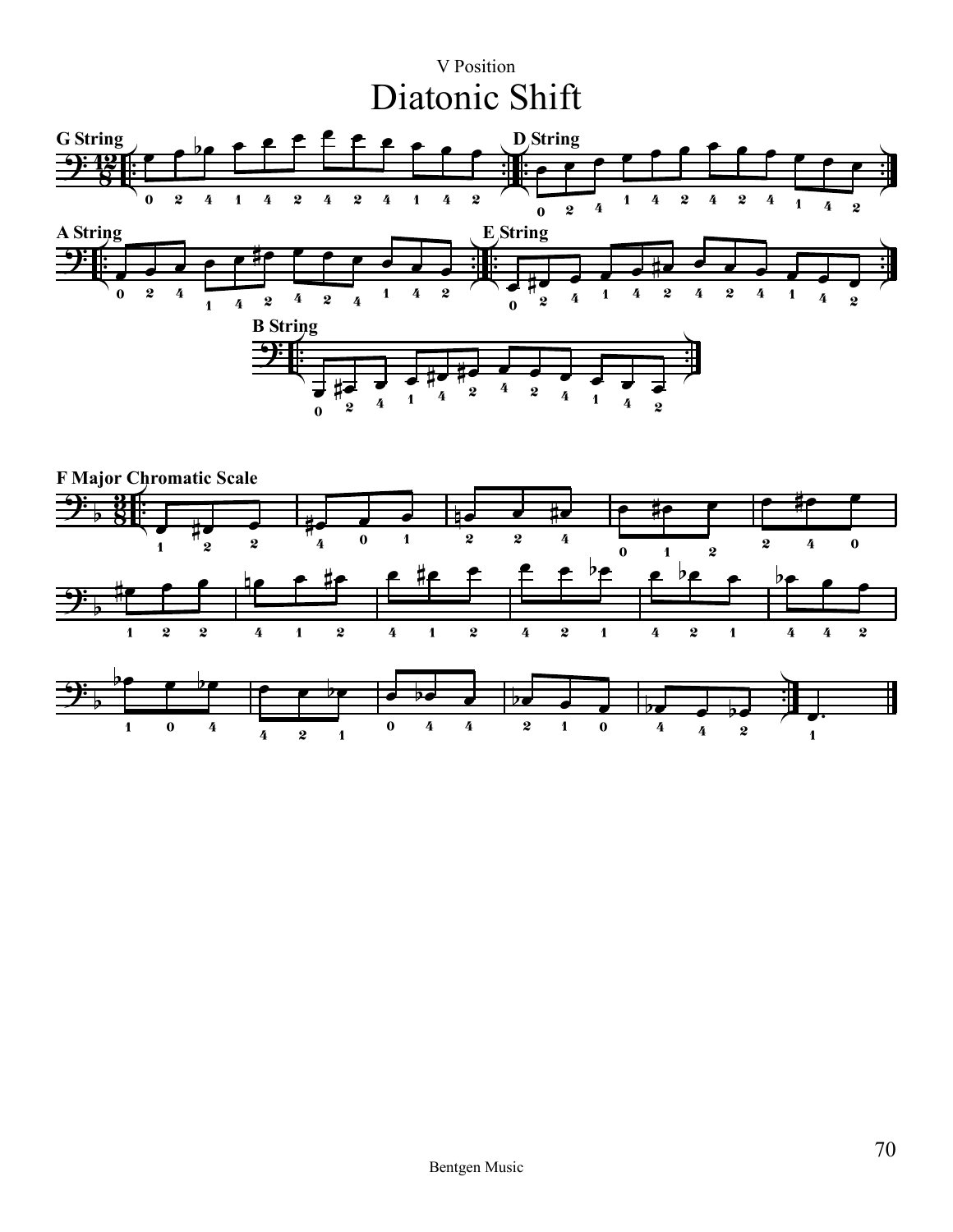## V Position

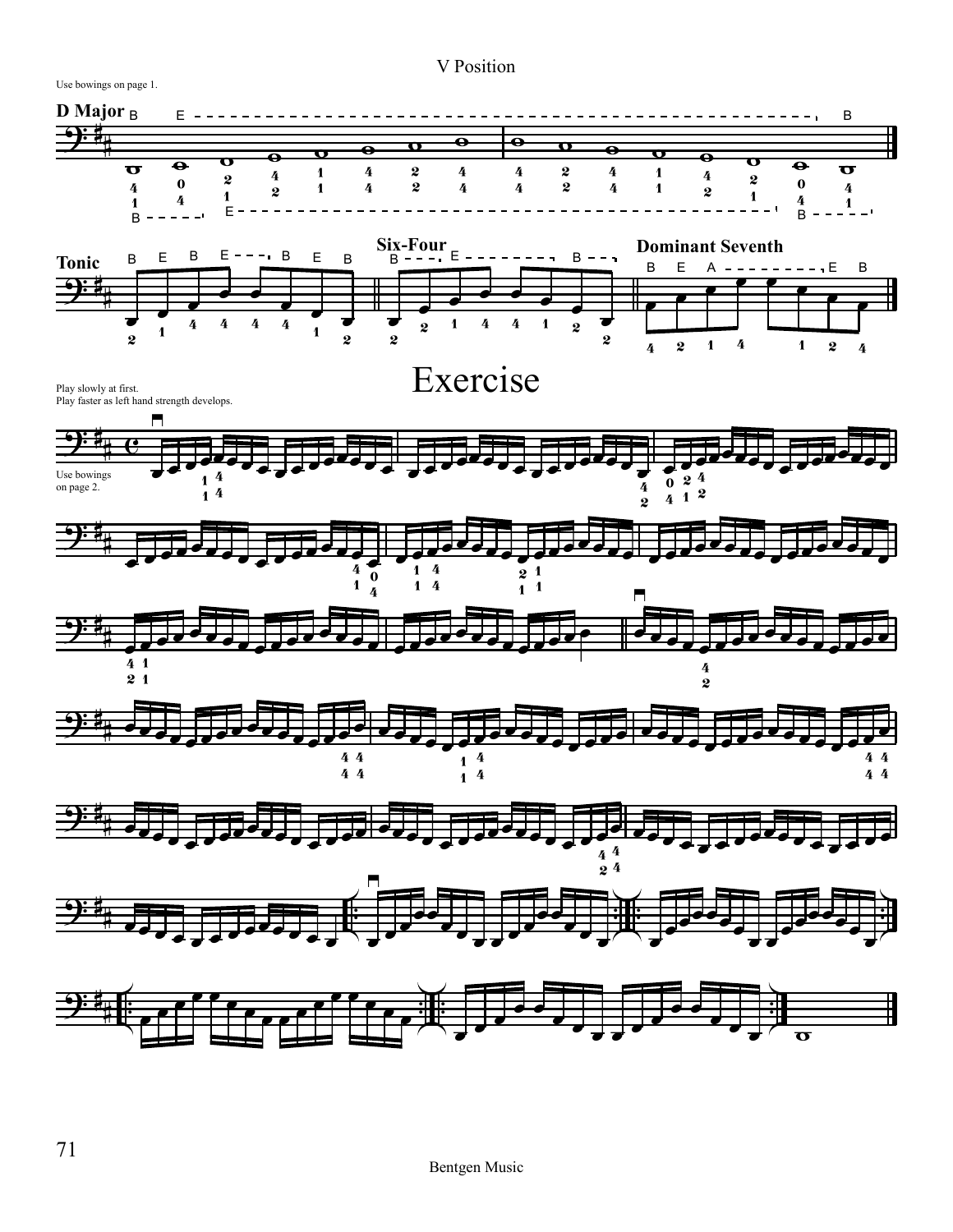## V Position

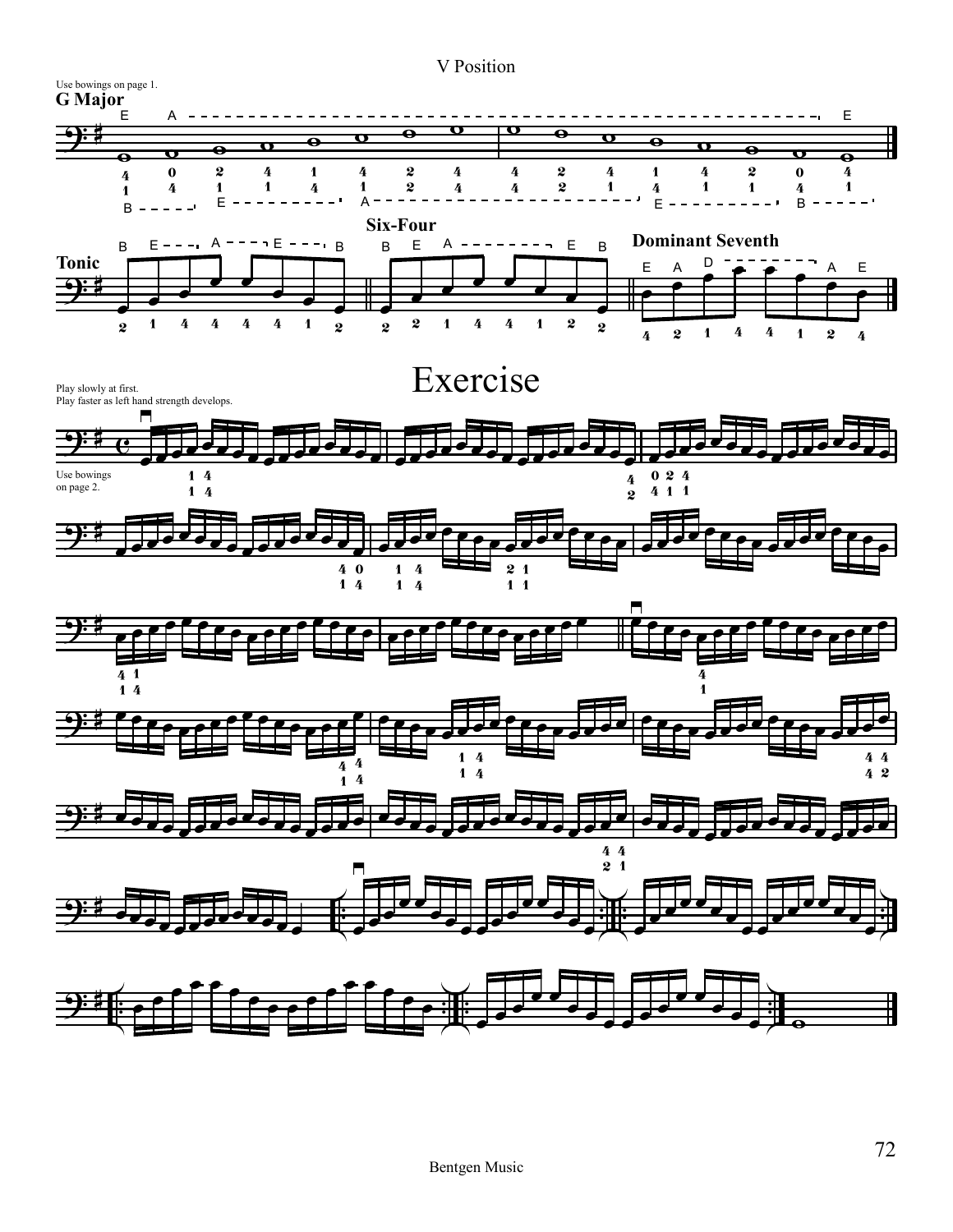

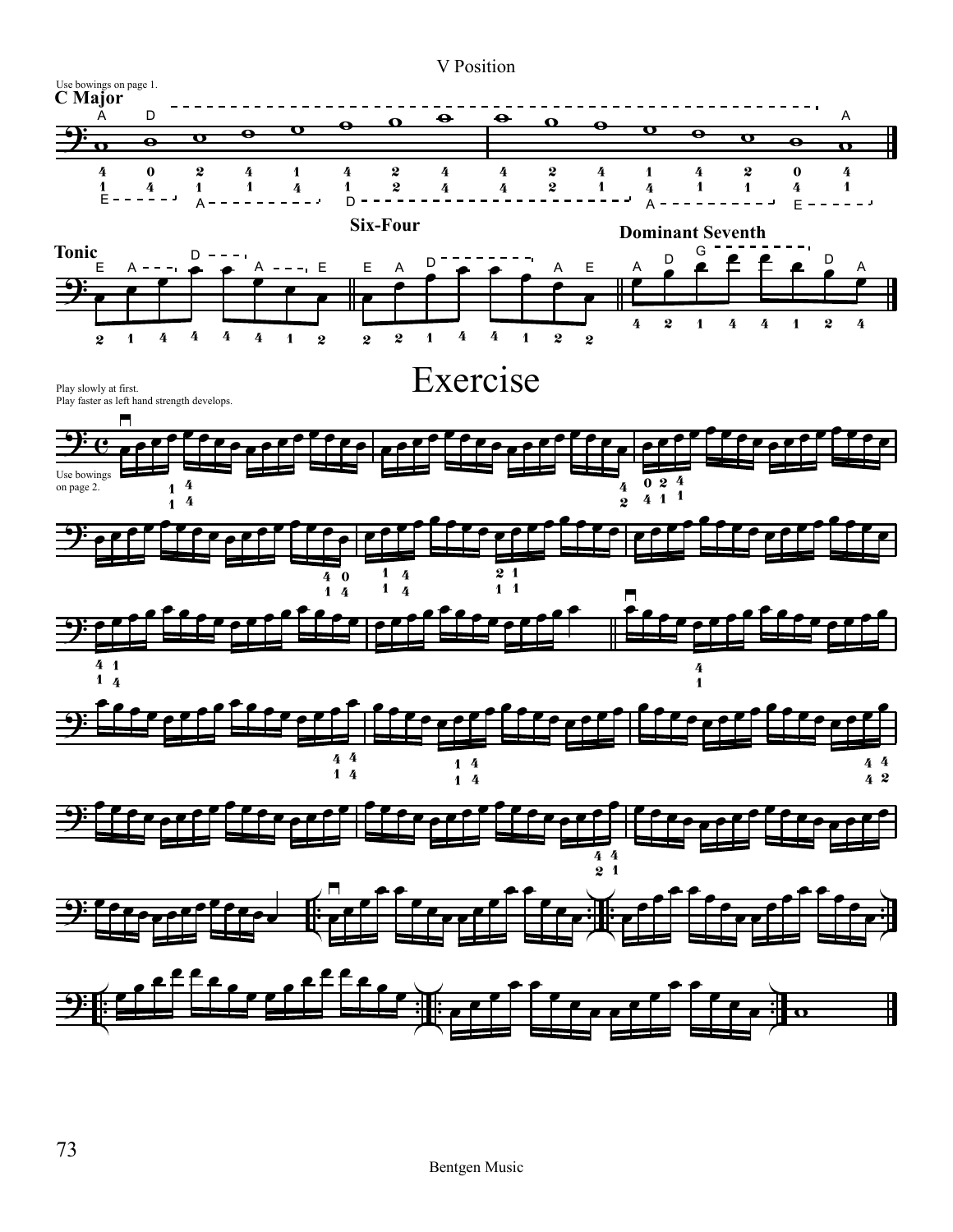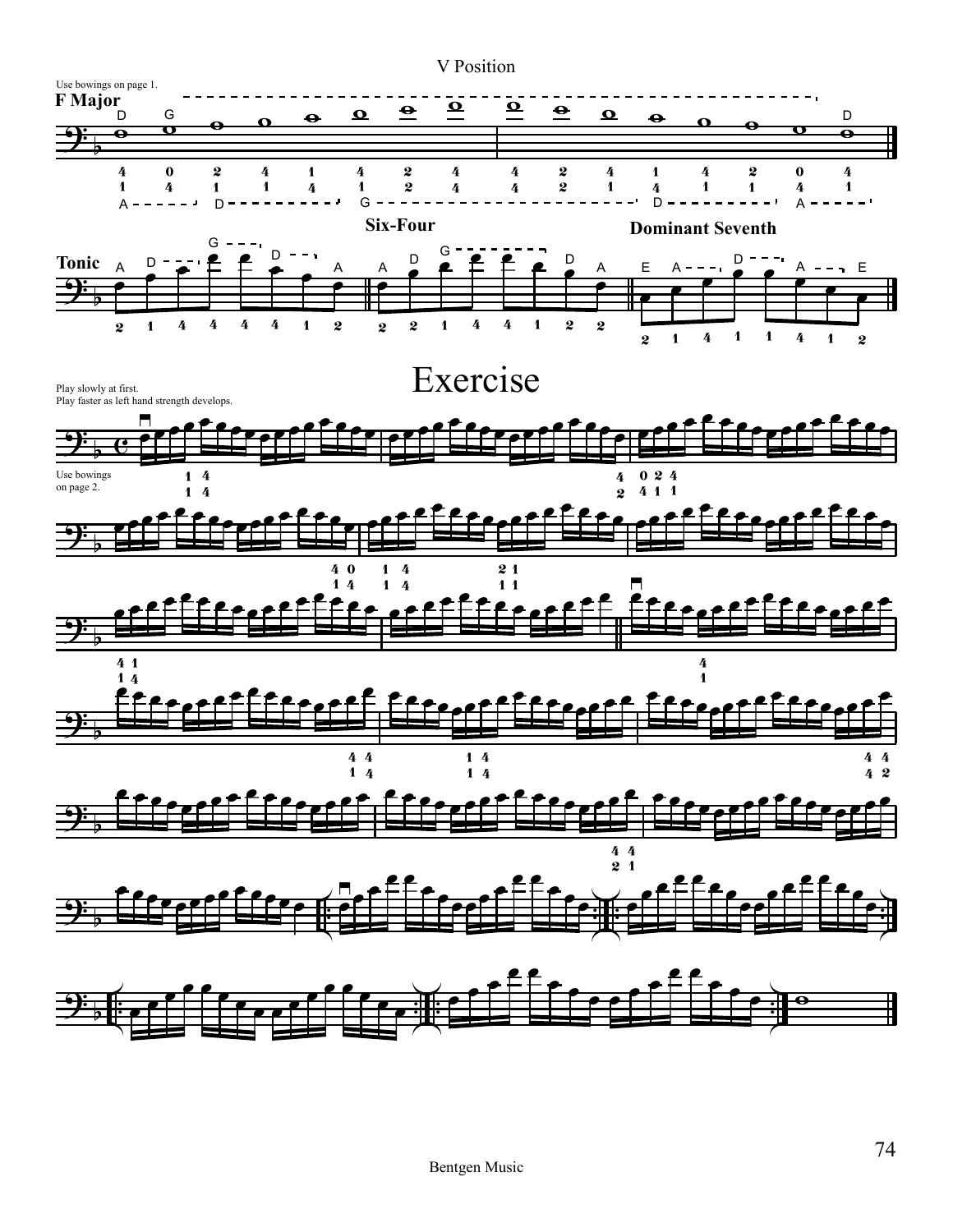V Position Play scale and exercise with both sets of fingerings. Use bowings on page 1. **C Major**  $\frac{1}{\Theta}$ D  $\frac{1}{\Omega}$  $\bullet$  $\bullet$ B E  $A - - - \blacksquare$ A E B ÷. o<br>C w  $\bullet$  $\overline{\mathbf{P}}$  $\overline{\mathbf{e}}$  $\Omega$ w  $\overline{\bullet}$  $\overline{\bullet}$ w w  $\bullet$ **o** w  $\overline{\bullet}$  $\overline{\mathbf{v}}$  $\overline{\bullet}$  $\overline{\mathbf{o}}$  $\overline{\mathbf{o}}$  $\frac{1}{\Theta}$  $\frac{1}{\Theta}$ w w  $\overline{\bullet}$  $\overline{\bullet}$ o<br>O  $\bf{0}$  $\bf{0}$  $\overline{\Theta}$ 2 4 4 2 4 4 2 4 4 2 4 1 4 2 0 4 4 2  $\mathbf \tau$ 1 0  $\overline{\bullet}$ 4 4 1 1 0 0 4 4 1 1 **Six-Four Tonic** œ D œ œ A E B E E A E œ D B E B E B B E A E œ B A – –<br><del>e – f</del> œ A A <u>ș:</u> µ<br>P œ œ œ œ œ œ œ œ œ œ œ œ œ ˙. œ œ  $\bf{0}$ 2 2 ₹ 2 2 4 2 0 1 4 4 1 1 1  $\bf{0}$  $2 \quad 1 \quad 4$  $\boldsymbol{0}$ 2 1 2 1 1 1 1 **Dominant Seventh**  $\frac{D}{P}$ œ B E A E B œ D. œ D A œ A<br>C <u>ș.</u> œ œ **L** œ U U œ œ  $\overline{\bullet}$  $\frac{2}{2}$  1 4 2 4 1 4 1 1 4 2 4 1 4 1 2 2 ExercisePlay slowly at first. Play faster as left hand strength develops.  $\overline{9}$  c œ  $\overline{\phantom{a}}$ œ œ œ œ œ œ œ œ œ œ œ œ  $\overline{\phantom{a}}$  $\overline{\phantom{a}}$ œ  $\overline{\phantom{a}}$ œ œ œ œ œ œ œ œ œ œ  $\begin{array}{c} \hline \hline 0 \end{array}$ œ  $\frac{1}{4}$ œ Use bowings 2 4 2 2 0 2 2 0  $\bf{0}$ 0 4 0 4 1 4 1 4 1 4 1  $\bf{0}$  $\bf{0}$  $\bf{0}$ on page 2. 4 2 4 4 0 4 1 œ œ œ œ œ œ œ œ œ œ <u>ș:</u> œ œ œ œ œ œ  $\overline{\phantom{a}}$ œ œ œ œ œ œ œ œ œ œ œ œ œ œ œ  $\bf{0}$  $\bf{0}$ 2 2 4 4 0 4 0 2 4 2 4 2 1 4 1 4 1 4 1 4 4 2 4 1 2 0 2 4 0 4 œ œ œ œ œ œ œ œ œ œ  $\overline{\textbf{P}}$ œ œ œ œ œ  $\overline{\phantom{a}}$ œ œ œ œ œ œ œ œ œ œ œ œ œ  $\overline{\phantom{a}}$ œ œ 2 4 1 2 0 2 4 4 1 4 1 0 4 2 4 2 0 4 0 4 4 4 2 1 4 1 2  $\mathbf 0$ 4 2 0 4  $\overrightarrow{9}$   $\overrightarrow{?}$ œ œ œ œ U œ  $\overline{\phantom{a}}$  $\overline{\phantom{a}}$  $\overline{\phantom{a}}$ œ œ œ œ  $\blacksquare$  $\blacksquare$ œ  $\blacksquare$ œ œ œ œ œ œ œ œ œ œ œ  $\overline{\phantom{a}}$ œ œ 2  $\bf{0}$ 2 0 4 2  $\bf{0}$ 0 4 2  $\bf{0}$ 4 2  $\bf{0}$ 4 4 4 4 1 1 1 1  $\bf{0}$  $\bf{0}$  $\bf{0}$ 4 2 0 4 4 4 1 . **Whole Tone Scale** bœ D #œ  $\frac{9.3}{4}$  $\frac{3}{2}$ #œ œ œ œ  $\overline{\phantom{0}}$ #œ #J œ œ œ 4 4 1 1 4 1 1 2 0 4 0 1 . <sup>œ</sup>  $\overline{\mathbf{b}}$ e bœ <u>be</u> ? . œ œ œ  $\overline{\phantom{0}}$  $\overline{b}$  $\overline{=}$ œ œ 4 1 4 1 4 1 す<br>1 4

Bentgen Music

1

 $\bf{0}$ 

4

2

 $\bf{0}$ 

 $75$  and  $2$  b  $0$  b  $4$  1